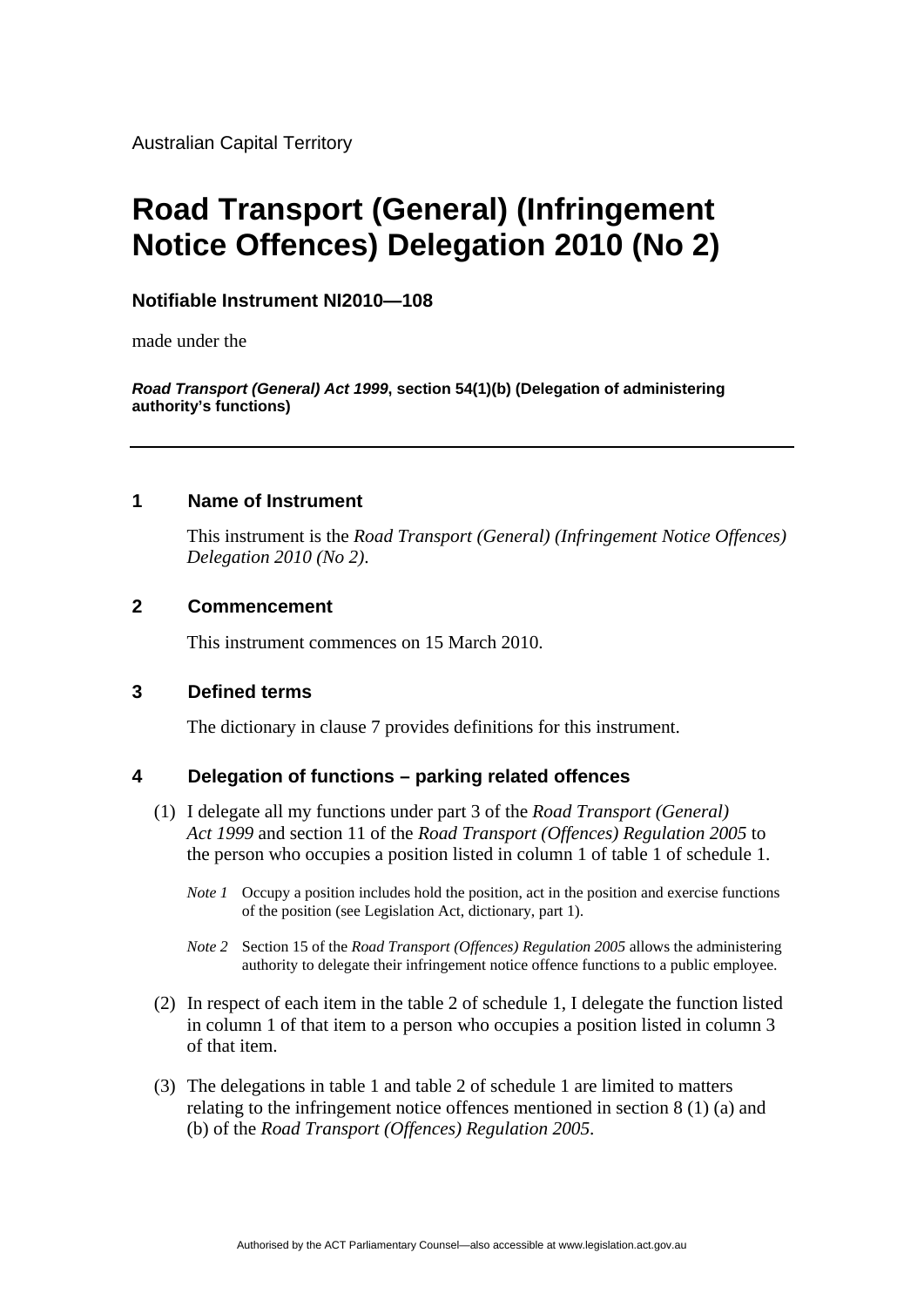# **5 Delegation of functions – other road transport related offences**

- (1) I delegate all my functions under part 3 of the *Road Transport (General) Act 1999* and section 11 of the *Road Transport (Offences) Regulation 2005* to the person who occupies a position listed in column 1 of table 3 of schedule 1.
	- *Note 1* Occupy a position includes hold the position, act in the position and exercise functions of the position (see Legislation Act, dictionary, part 1).
	- *Note 2* Section 15 of the *Road Transport (Offences) Regulation 2005* allows the administering authority to delegate their infringement notice offence functions to a public employee.
- (2) In respect of each item in the table 4 of schedule 1, I delegate the function listed in column 1 of that item to a person who occupies a position listed in column 3 of that item.
- (3) The delegations in table 3 and table 4 of schedule 1 are limited to matters relating to the infringement notice offences mentioned in section 8 (1) (c) of the *Road Transport (Offences) Regulation 2005*.

## **6 Revocation**

Instrument of Delegation *Road Transport (General) (Infringement Notice Offences) Delegation 2010 (No 1)* is revoked.

## **7 Dictionary**

In this instrument:

*JACS* means the Department of Justice and Community safety.

*TAMS* means the Department of Territory and Municipal Services.

Gary John Byles Road Transport Authority

1 March 2010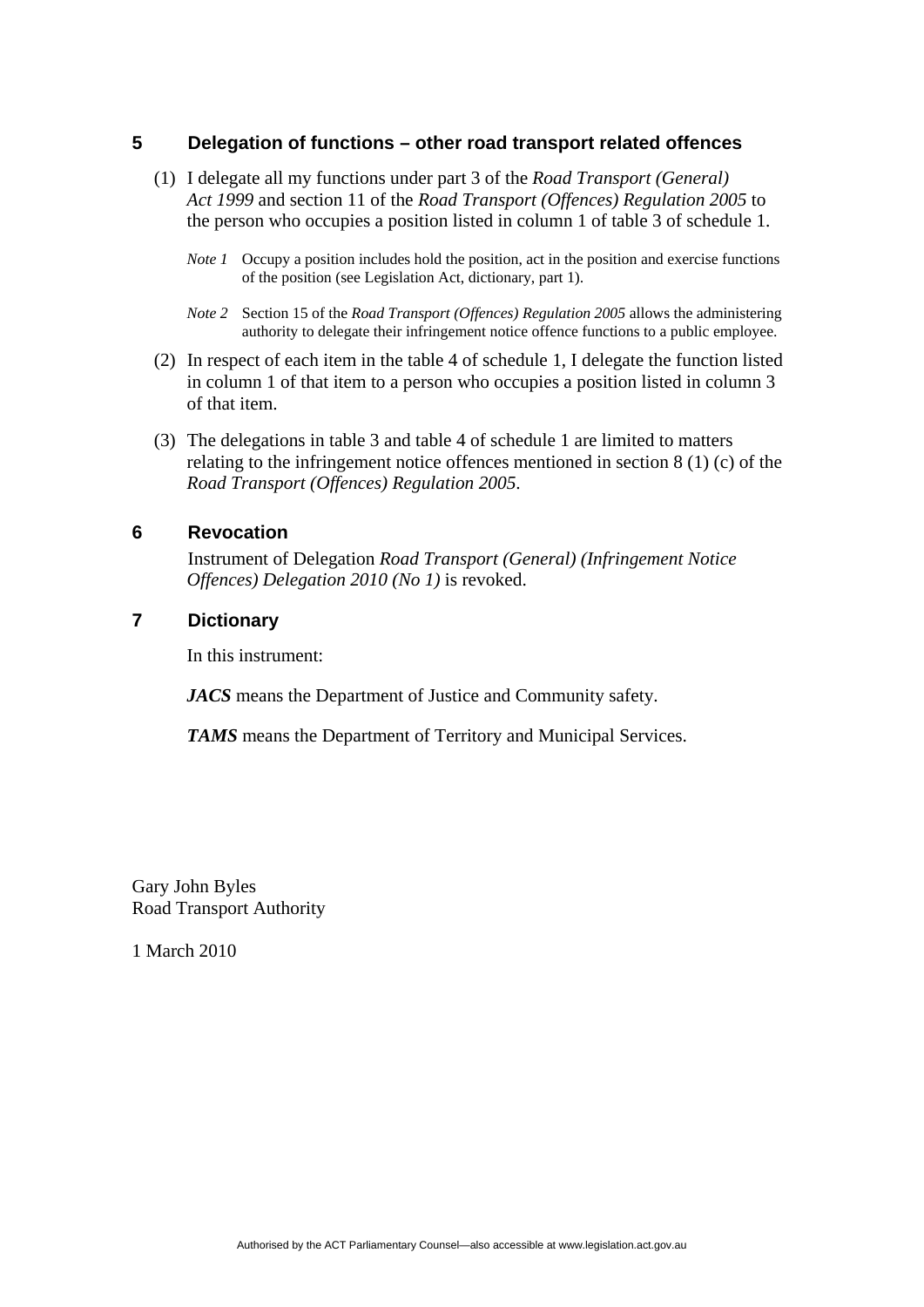## **Delegations in relation to infringement notice offences mentioned in sections 8 (1) (a) and (b) of the Road Transport (Offences) Regulation 2005**

#### **Table 1 – General delegations**

|                              | column 1                  | column 2                                                |
|------------------------------|---------------------------|---------------------------------------------------------|
| <b>Item</b><br><b>Number</b> | <b>Position</b><br>number | <b>Position description</b>                             |
| 1.01                         | E902                      | Chief Executive, JACS                                   |
| 1.02                         | E480                      | Executive Director, Office of Regulatory Services, JACS |
| 1.03                         | P <sub>2</sub> 1707       | Manager, Parking Operations, JACS                       |

#### **Table 2 – Specific delegations**

|                              | column 1                                                             | column <sub>2</sub>                                                                                           | column 3                                    | column 4                                              |
|------------------------------|----------------------------------------------------------------------|---------------------------------------------------------------------------------------------------------------|---------------------------------------------|-------------------------------------------------------|
| <b>Item</b><br><b>Number</b> | <b>Function</b><br>being<br>delegated                                | <b>Description of</b><br>function                                                                             | <b>Position number</b><br>of delegate       | <b>Description of delegate's</b><br>position          |
| 2.01                         | Section 28 of<br>the Road<br>Transport<br>(General) Act<br>1999      | Allow extra time to<br>pay penalty for an<br>infringement notice<br>offence                                   | 2498                                        | <b>Team Leader Parking Review</b><br>Office, JACS     |
|                              |                                                                      |                                                                                                               | 13861                                       | Senior Review Officer, Parking<br>Review Office, JACS |
|                              |                                                                      |                                                                                                               | 4686, 11971,<br>11970, 4986,<br>1038, 11968 | Review Officers, Parking Review<br>Office, JACS       |
| 2.02                         | Section $30(2)$<br>of the Road<br>Transport<br>(General) Act<br>1999 | Withdraw or refuse to<br>withdraw an<br>infringement notice or<br>reminder notice in<br>certain circumstances | 2498                                        | <b>Team Leader Parking Review</b><br>Office, JACS     |
|                              |                                                                      |                                                                                                               | 13861                                       | Senior Review Officer, Parking<br>Review Office, JACS |
|                              |                                                                      |                                                                                                               | 4686, 11971,<br>11970, 4986,<br>1038, 11968 | Review Officers, Parking Review<br>Office, JACS       |
| 2.03                         | Section $31(2)$<br>of the Road<br>Transport<br>(General) Act<br>1999 | Withdraw an<br>infringement notice or<br>reminder notice in<br>certain circumstances                          | 2498                                        | <b>Team Leader Parking Review</b><br>Office, JACS     |
|                              |                                                                      |                                                                                                               | 13861                                       | Senior Review Officer, Parking<br>Review Office, JACS |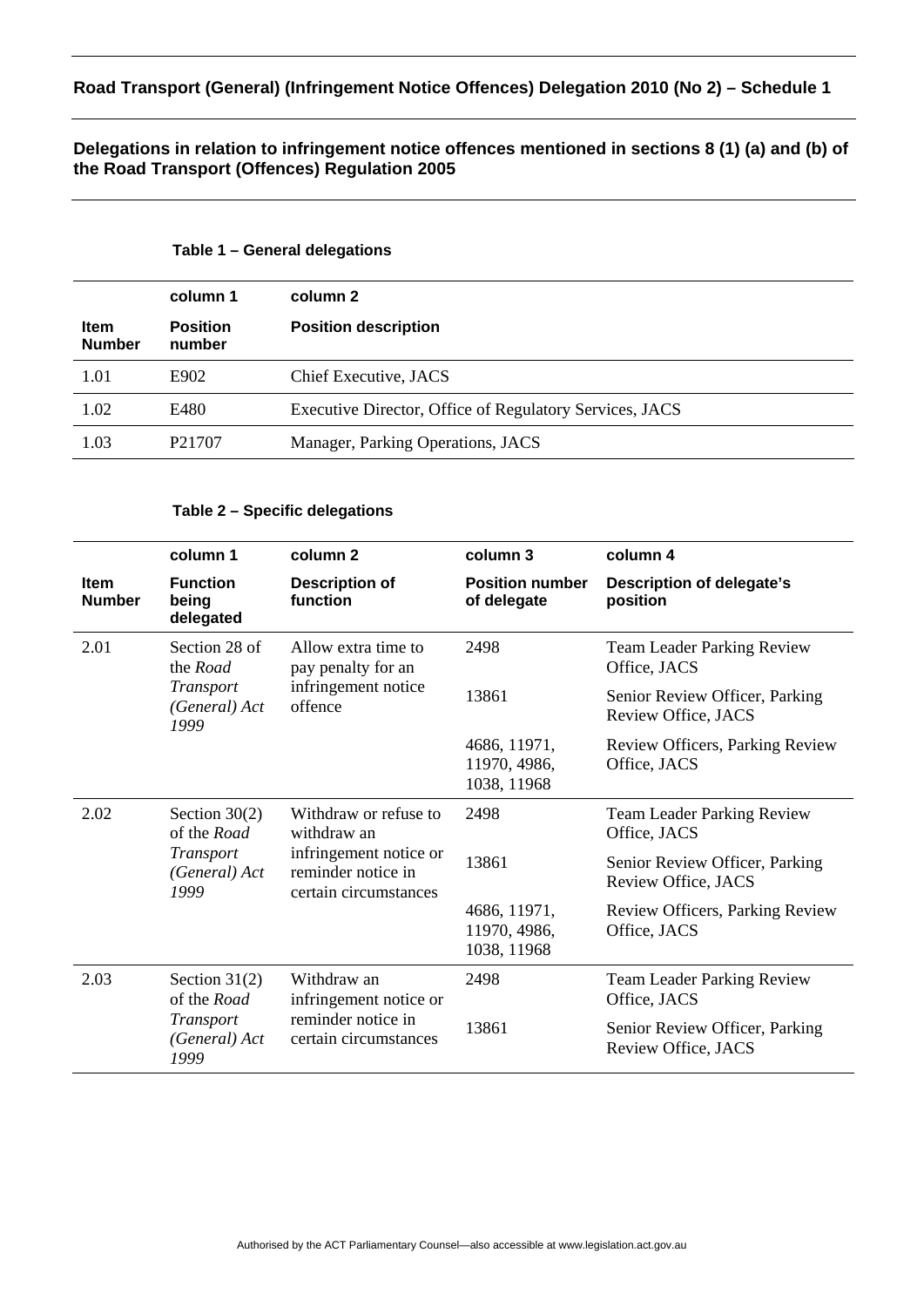# **Road Transport (General) (Infringement Notice Offences) Delegation 2010 (No 2) – Schedule 1**

|                              | column 1                                                               | column 2                                                                                              | column 3                                    | column 4                                              |
|------------------------------|------------------------------------------------------------------------|-------------------------------------------------------------------------------------------------------|---------------------------------------------|-------------------------------------------------------|
| <b>Item</b><br><b>Number</b> | <b>Function</b><br>being<br>delegated                                  | <b>Description of</b><br>function                                                                     | <b>Position number</b><br>of delegate       | <b>Description of delegate's</b><br>position          |
| 2.04                         | Section $52(2)$<br>of the Road                                         | Allow extra time to<br>dispute an                                                                     | 2498                                        | <b>Team Leader Parking Review</b><br>Office, JACS     |
|                              | Transport<br>(General) Act<br>1999                                     | infringement notice or<br>reminder notice                                                             | 13861                                       | Senior Review Officer, Parking<br>Review Office, JACS |
|                              |                                                                        |                                                                                                       | 4686, 11971,<br>11970, 4986,<br>1038, 11968 | Review Officers, Parking Review<br>Office, JACS       |
| 2.05                         | Section 53 of<br>the <i>Road</i><br>Transport<br>(General) Act<br>1999 | Lay information in<br>relation to<br>infringement notice<br>offences                                  | 2498                                        | Team Leader, Parking Review<br>Office, JACS           |
|                              |                                                                        |                                                                                                       | 13861                                       | Senior Review Officer, Parking<br>Review Office, JACS |
| 2.06                         | Section 56 of<br>the Road<br>Transport<br>(General) Act<br>1999        | Provide evidentiary<br>certificates for<br>proceedings relating to<br>infringement notice<br>offences | 2498                                        | Team Leader, Parking Review<br>Office, JACS           |
|                              |                                                                        |                                                                                                       | 13861                                       | Senior Review Officer, Parking<br>Review Office, JACS |

**Delegations in relation to infringement notice offences mentioned in sections 8 (1) (a) and (b) of the Road Transport (Offences) Regulation 2005** 

# **Delegations in relation to infringement notice offences mentioned in section 8 (1) (c) of the Road Transport (Offences) Regulation 2005**

#### **Table 3 – General delegations**

|                | column 1                  | column 2                                                        |
|----------------|---------------------------|-----------------------------------------------------------------|
| Item<br>number | <b>Position</b><br>number | <b>Position description</b>                                     |
| 3.01           | E511                      | Executive Director, Transport and Infrastructure Division, TAMS |
| 3.02           | E0276                     | Director, Roads ACT, TAMS                                       |
| 3.03           | P <sub>46</sub> 114       | General Manager, Transport Regulation and Planning, TAMS        |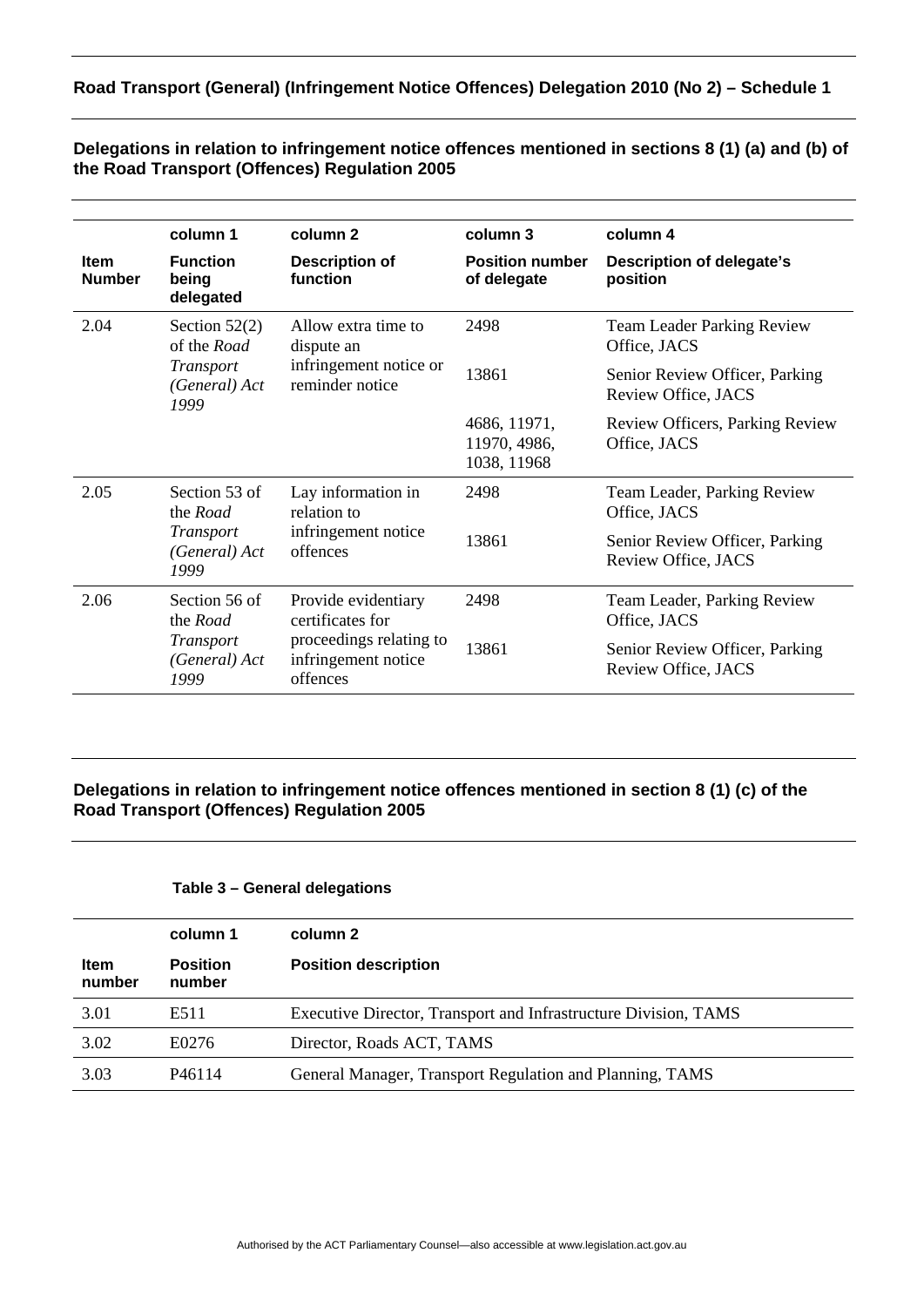# **Road Transport (General) (Infringement Notice Offences) Delegation 2010 (No 2) – Schedule 1**

## **Delegations in relation to infringement notice offences mentioned in section 8 (1) (c) of the Road Transport (Offences) Regulation 2005**

|                              | column 1                                                             | column <sub>2</sub>                                                                                           | column 3                                 | column 4                                                    |
|------------------------------|----------------------------------------------------------------------|---------------------------------------------------------------------------------------------------------------|------------------------------------------|-------------------------------------------------------------|
| <b>Item</b><br><b>Number</b> | <b>Function</b><br>being<br>delegated                                | <b>Description of</b><br>function                                                                             | <b>Position</b><br>number of<br>delegate | Description of delegate's position                          |
| 4.01                         | Section 28 of<br>the Road<br>Transport<br>(General) Act<br>1999      | Allow extra time to<br>pay penalty for an<br>infringement notice<br>offence                                   | 867                                      | Manager, Road User Services, TAMS                           |
|                              |                                                                      |                                                                                                               | 4683                                     | <b>Manager Operations Road User</b><br>Services, TAMS       |
|                              |                                                                      |                                                                                                               | 21223                                    | Manager, Public Transport Regulation,<br><b>TAMS</b>        |
|                              |                                                                      |                                                                                                               | 24490                                    | Senior Policy Officer, Public Transport<br>Regulation, TAMS |
| 4.02                         | Section $30(2)$<br>of the Road<br>Transport<br>(General) Act<br>1999 | Withdraw or refuse to<br>withdraw an<br>infringement notice or<br>reminder notice in<br>certain circumstances | 867                                      | Manager, Road User Services, TAMS                           |
|                              |                                                                      |                                                                                                               | 4683                                     | <b>Manager Operations Road User</b><br>Services, TAMS       |
|                              |                                                                      |                                                                                                               | 21223                                    | Manager, Public Transport Regulation,<br><b>TAMS</b>        |
|                              |                                                                      |                                                                                                               | 24490                                    | Senior Policy Officer, Public Transport<br>Regulation, TAMS |
| 4.03                         | Section $31(2)$<br>of the Road<br>Transport<br>(General) Act<br>1999 | Withdraw an<br>infringement notice or<br>reminder notice in<br>certain circumstances                          | 867                                      | Manager, Road User Services, TAMS                           |
|                              |                                                                      |                                                                                                               | 21223                                    | Manager, Public Transport Regulation,<br><b>TAMS</b>        |
|                              |                                                                      |                                                                                                               | 24490                                    | Senior Policy Officer, Public Transport<br>Regulation, TAMS |
| 4.04                         | Section $52(2)$<br>of the Road<br>Transport<br>(General) Act<br>1999 | Allow extra time to<br>dispute an<br>infringement notice or<br>reminder notice                                | 867                                      | Manager, Road User Services, TAMS                           |
|                              |                                                                      |                                                                                                               | 4683                                     | <b>Manager Operations Road User</b><br>Services, TAMS       |
|                              |                                                                      |                                                                                                               | 21223                                    | Manager, Public Transport Regulation,<br><b>TAMS</b>        |
|                              |                                                                      |                                                                                                               | 24490                                    | Senior Policy Officer, Public Transport<br>Regulation, TAMS |

# **Table 4 – Specific delegations**